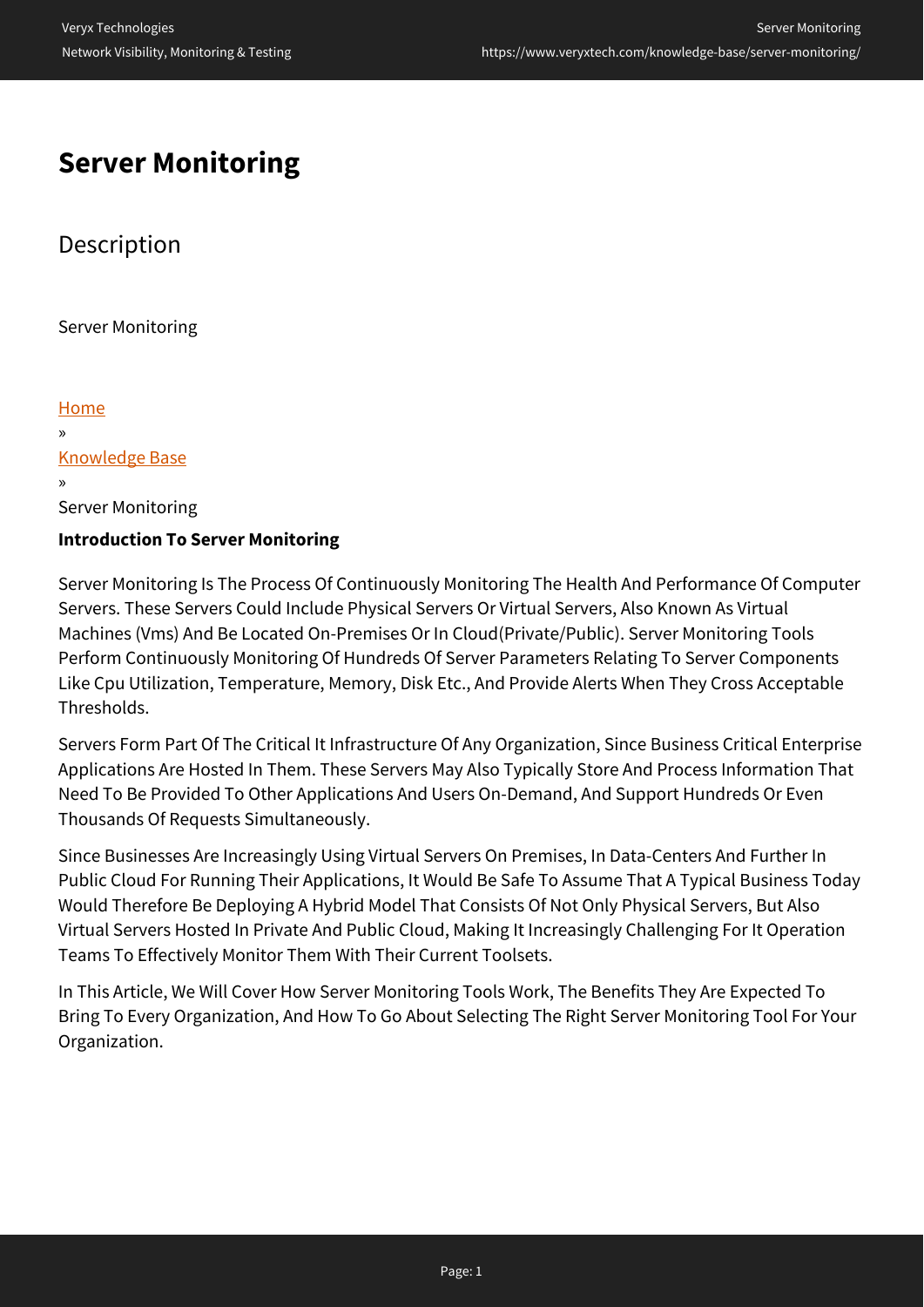### [Cloudmon Itim Saves Upto 30% In It Infrastructure Support Costs. Learn More.](https://www.veryxtech.com/#contact)

[Request Demo](https://www.veryxtech.com/#contact)

# **Table Of Contents**

**[What Is Server Monitoring](https://www.veryxtech.com/knowledge-base/server-monitoring/#definition)**

### **[Server Monitoring Overview](https://www.veryxtech.com/knowledge-base/server-monitoring/#overview)**

- o [Why is server monitoring important?](https://www.veryxtech.com/knowledge-base/server-monitoring/#imp)
- [What are challenges in server monitoring?](https://www.veryxtech.com/knowledge-base/server-monitoring/#challenges)
- [What is a virtual machine?](https://www.veryxtech.com/knowledge-base/server-monitoring/#vm)
- [What are challenges in virtual machine \(VM\) monitoring?](https://www.veryxtech.com/knowledge-base/server-monitoring/#vm-challenges)
- [What is server performance monitoring?](https://www.veryxtech.com/knowledge-base/server-monitoring/#performance)
- [What are common server monitoring systems?](https://www.veryxtech.com/knowledge-base/server-monitoring/#types)

#### **[Getting Started with Server Monitoring](https://www.veryxtech.com/knowledge-base/server-monitoring/#getting-started)**

- o [What are the best practices for server monitoring?](https://www.veryxtech.com/knowledge-base/server-monitoring/#best-practices)
- [How to find the best server monitoring tool?](https://www.veryxtech.com/knowledge-base/server-monitoring/#tool)
- **[Conclusion](https://www.veryxtech.com/knowledge-base/server-monitoring/#conclusion)**

# **Introduction To Server Monitoring**

# **Why Is Server Monitoring Important?**

Since Servers Are An Important Part Of Any Organization's It Infrastructure, It Is Vital To Monitor Their Health And Performance. For Example, If An Application Server Is Performing Poorly Or Experiencing Outages It Could Result In Irate Customers. Or If A Server Is Encountering Disk Errors, Data May Be Getting Corrupted Or Lost.

The Purpose Of Server Monitoring Is To Observe Servers So As To Provide Key Metrics To It Operation Teams About How They Are Performing. This Would Involve Checks To Verify Availability (Verifying Whether The Server Is Alive And Reachable) And Measure Response Time (Ensuring That It Is Within Acceptable Limits), While Checking Other Parameters To Determine Whether Errors Are Occurring In Any Of Its Resources (Say In A Physical Server Whether There Are Too Many Disk Errors, Or The Cpu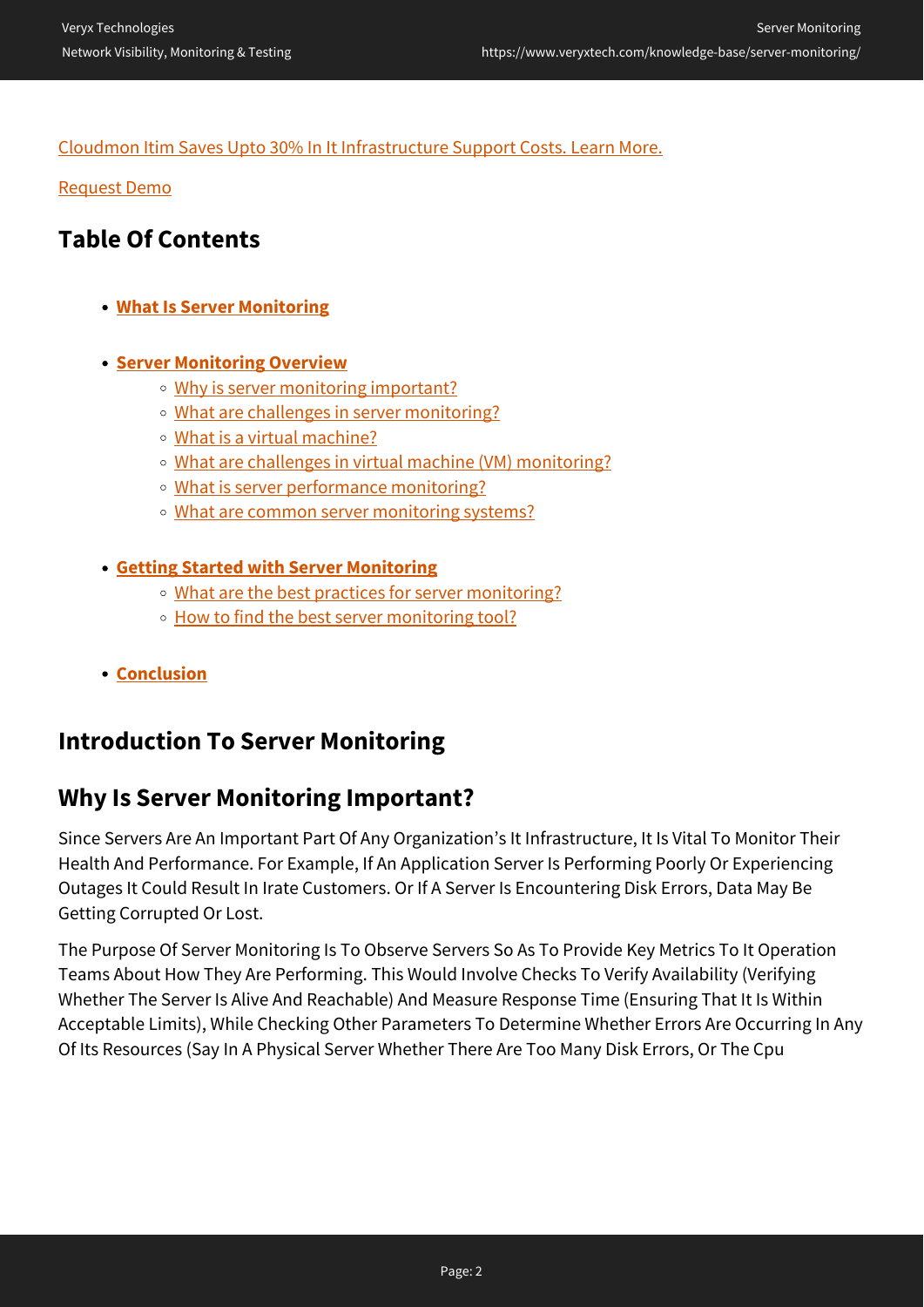Temperature Is Going Too High). In The Process, Server Monitoring Can Also Help Predict Problems And Alert It Operations When Specific Parameters Are Exceeding Allowable Thresholds And Provide Alerts, When The Disk Is More Than 80% Full Or If Cpu Utilization Is Consistently Very High (Say Above 70%).

Since Server Monitoring Is Being Done On A Continuous Basis, It Is Also Feasible To Store Monitored Data, So That It Operations Can Go Back To Specific Periods To Time To Know When And How The Problem First Occurred. It Would Also Be Possible To Provide Analytics Of The Health And Performance Of Servers Over A Given Period Of Time.

Server Performance Monitoring Enable It Operations To Predict Degradations And Other Performance Issues And Respond Quickly, To Ensure That End User Experience Is Not Adversely Affected. Resource Utilization Monitoring Can Be Useful In Showing Where Upgrades Are Needed Enabling Better Capacity Management.

In Specific Industries Such As Financial Services And Healthcare, Compliance Can Be A Key Issue, When They Are Required To Commit To Providing An Agreed Level Of Uptime And Performance. There Could Be Contractual Penalties For Failures And Performance Issues.

## **What Are Challenges In Server Monitoring?**

It Operations In Most Organizations Are Typically Occupied With Day-To-Day Activities Required To Administer And Keep Servers Running. Their Key Focus Would Primarily Be To Ensure Uninterrupted Availability Of Resources Required For Optimal User Experience. This Involves Ensuring Uptime And Reliability, Reliable Performance, And Error-Free Operation.

At A Typical Organization Therefore, It Operations Would Be Involved In Periodic Monitoring Of Servers, Apart From Installation Of Software Updates, Setup Of New Systems, As Well As Problem Troubleshooting. It Typically Also Includes Provisioning And Capacity Planning To Ensure There Are Sufficient Resources To Meet Upcoming User Requirements.

Thus, Typical Challenges In Performing The Above Tasks Include:

- Diversity of platforms and environment –hardware platforms, operating systems and applications, means that expertise is distributed and teams are leaner
- Managing hybrid environments on-premises and cloud-based
- Digital transformation and migration support can take up a large chunk of effort and time
- IT teams may have minimal or no bandwidth to monitor the performance of servers and have to use multiple tools with increased reliance on automation
- IT teams lack expertise for troubleshooting and performing root cause analysis (RCA)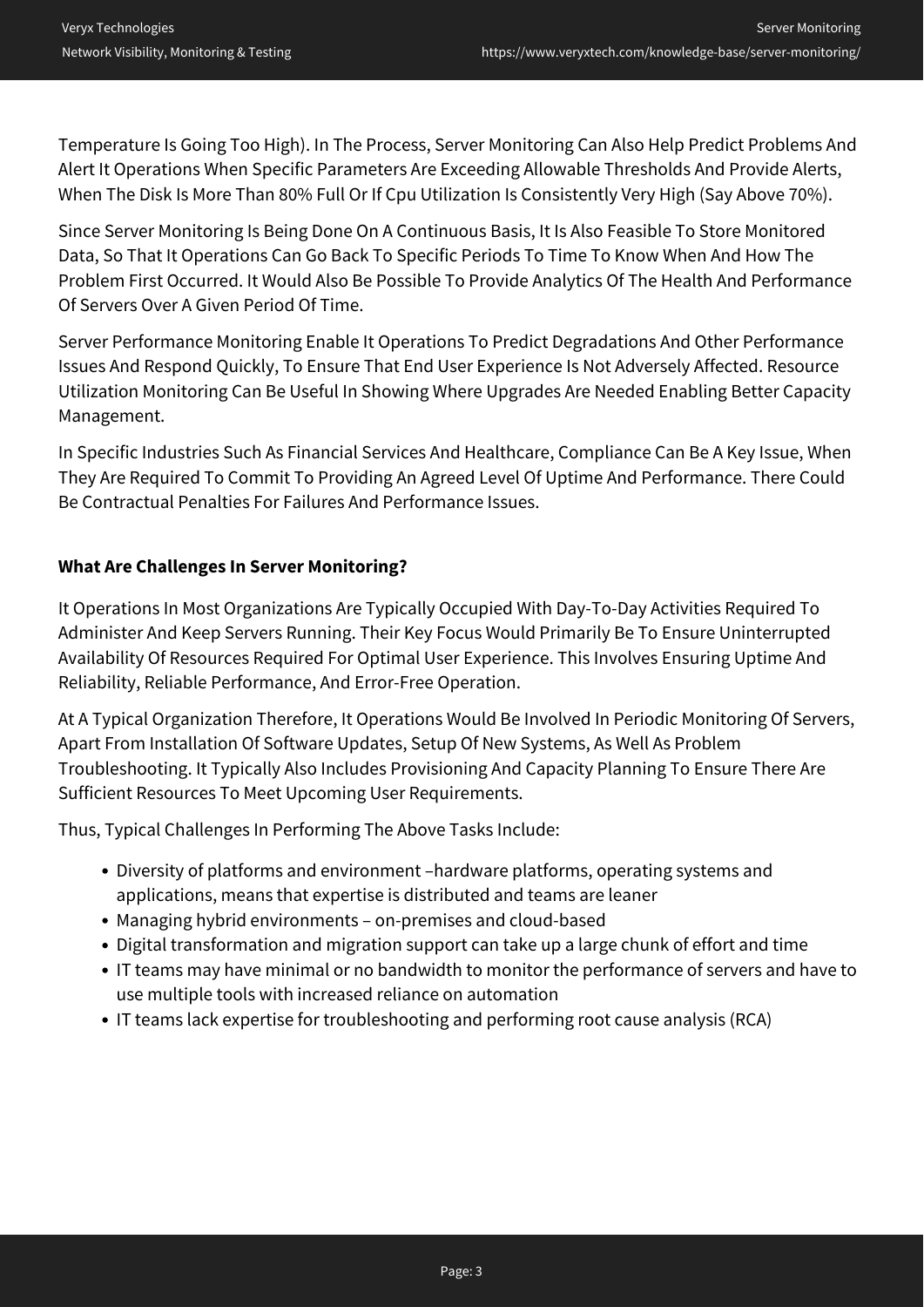#### **What Is A Virtual Machine**

A Virtual Machine (Vm) Is A Compute Entity That Uses Software Instead Of A Physical Computer Server To Run Programs. Virtual Machines Provide Server Virtualization, Enabling It Teams To Consolidate Their Computing Resources And Improve Efficiency.

Virtualized Environments Have Gained Popularity As Compared To Traditional Physical Server Environments, Since They Enable Optimization Of Energy, Maintenance And Administration. Thus, Migrating Servers To A Virtual Environments Prove Advantageous In Terms Of Savings And Roi.

A Hypervisor, Also Known As A Virtual Machine Monitor, Is The Software That Creates And Runs Virtual Machines (Vms). Hypervisors Typically Provide Support For All Popular Operating Systems. Hypervisor Vendors Typically Provide Debugging Tools And Basic Level Of Monitoring Capabilities.

Virtual Machines Maybe Owned As Part Of An Organization's Computing Infrastructure Or Rented From Specialized Providers (Also Known As Private Cloud Providers), That Offer Hundreds Of Thousands Of Physical Servers, Which Located In Data Centers Around The World.

Further, Virtual Machines Are Available On Subscription Basis From Public Cloud Providers, Who Offer Hyper-Scale Facilities On A Global Basis. These Cloud Providers Typically Offer Monitoring Capabilities At Additional Cost.

### **What Are Challenges In Virtual Machine (Vm) Monitoring?**

Each Virtual Machine Runs Its Own Operating System And Functions Separately From The Other Vms, Even When They Are All Running On The Same Host. Thus, While Deploying Virtual Machines Provide Efficiency, Scale And Elasticity, They Also Introduce Considerable Complexity For It Teams In Terms Of Administration And Troubleshooting. Vm Environments Require Specialized Toolsets And Skills To Monitor And Troubleshoot Problems. The Parameters And Metrics That Need To Be Monitored In Virtual Machine Environments Are Different From That Of Physical Server Environments.

Thus, While Typical Organizations May Deploy A Combination Of Physical And Virtual Servers, Getting A Unified Visualization Of The Server Infrastructure Could Require Enhanced Toolset Capabilities.

#### **What Is Server Performance Monitoring**

While Server Monitoring Is A Broad Term That Mainly Pertains To The Health Of A Server Or A Vm, Server Performance Monitoring Is Focused Specifically On Performance Metrics And Related Analytics. For A Physical Server, Metrics Primarily Include Cpu, Memory And Disk Utilization, As Well As Disk I/O And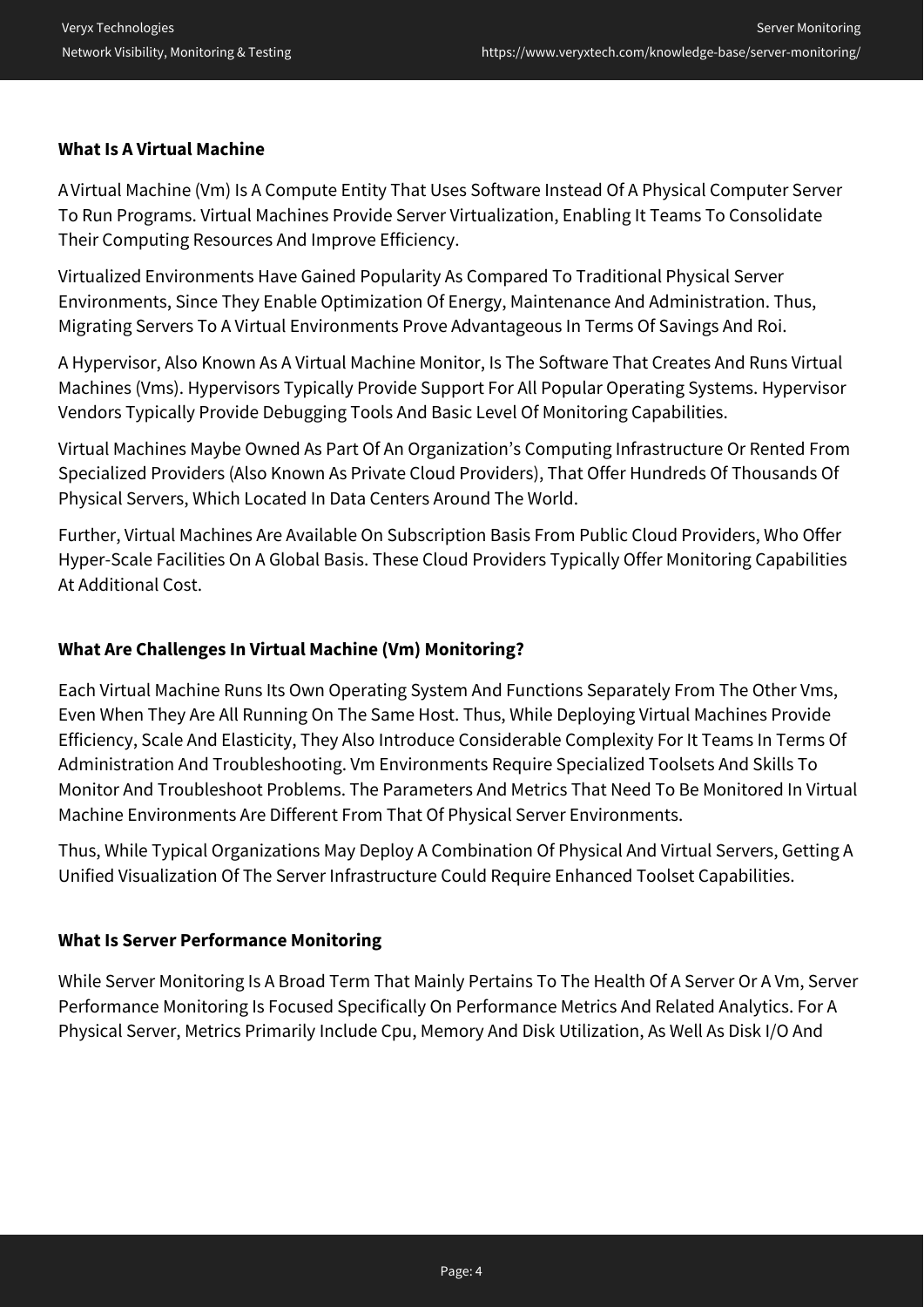Network Performance. For A Vm, Performance Metrics Additionally Includes Network Bandwidth Utilization, And Other Measures Of Resource Utilization.

### **What Are Common Server Monitoring Systems**

Server Monitoring Tools Are Of Two Types: On-Premises Software-Based Or Cloud-Based/Saas.

**On-Premises Software-Based Tools** Are Those Which Installed In An Organization's Server Systems. This Is A Traditional Software Model That Is Generally Priced With A License Fee And A Maintenance Plan For Ongoing Support. Because Every Organization's Environment Is Unique, On-Premises Software Installations Typically Need More Support From The Vendor. However, This Model Offer More Customization Options And May Be Preferred For Security Or Regulatory Reasons.

**Cloud-Based Tools** Are Those That Are Installed In Public Cloud. Because No Software Needs To Be Installed Directly Within The Organization's Infrastructure, These Tools Can Be Installed And Launched Quickly. Cloud-Based Monitoring Tools Are Licensed In A Pay As You Go, Subscription Model, Offering A High Level Of Flexibility.

#### **Getting Started With Server Monitoring**

#### **What Are The Best Practices For Server Monitoring?**

Every Organization's It Environment Is Expected To Be Unique. However, The Following Best Practices Could Help To Ensure That Server Monitoring Is Aligned To Business Expectations.

- **Operate servers within specified tolerance levels:** Server computers are usually operated on a 24×7 basis and are an important component in any business-critical infrastructure. Key metrics to monitor include CPU utilization and temperature, RAM utilization, and storage utilization to ensure that the server is in good health and performing within thresholds.
- **Be proactive in monitoring:** Server monitoring tools can alert you for software problems as well as hardware issues. Often issues are more likely to be occur in new installations or in cases where servers have crossed lifetime thresholds. It also helps to prioritise monitoring of critical servers, such that the monitoring granularity is higher – in seconds as opposed to minutes.
- **Triage alerts:** Have a playbook by which you can prioritize and manage the most critical alerts. Triaging alerts can help ensure that the most critical issues get IT attention. The problem may then be assigned to a capable team member resolution. When incidents are escalated, make sure it gets to the appropriate person quickly to ensure better collaboration within the team.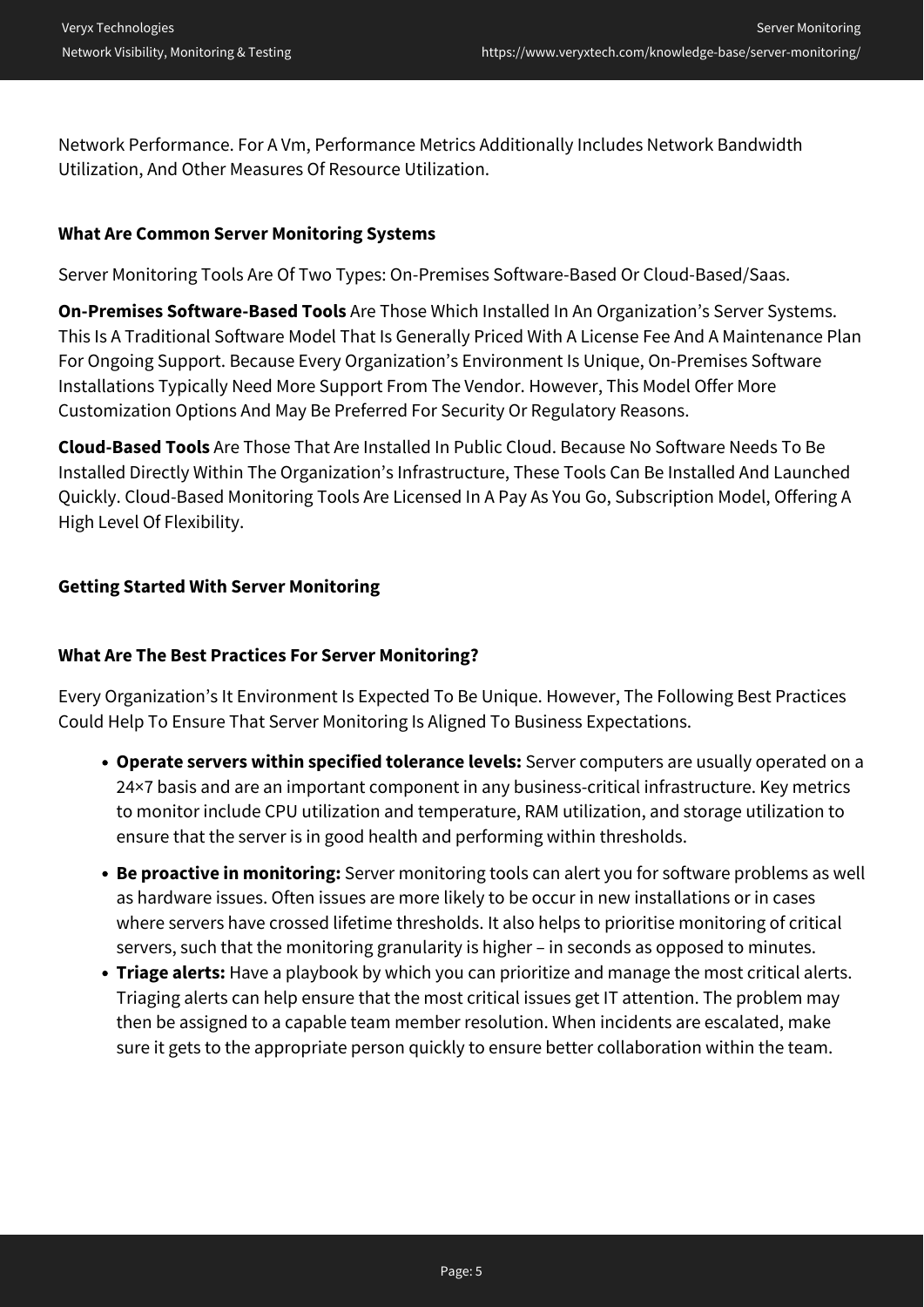- **Looks for historical trends and correlate events:** Consider historical behaviours to spot trends in the performance metrics over time. Often several problems could be related – for example, increased CPU temperature could mean a failing server fan, or increased disk I/O could signal higher number of bad sectors.
- **Use for capacity planning:** Monitoring provides data on server utilization, in order to predict short-term and long-term capacity needs, as well as optimize costs. If certain servers are not used they could be potentially shutdown or if they only minimally used may be the applications can be migrated to other servers. If on the other hand services begin to slow down, because the server utilization is higher than normal, additional servers may be deployed or more VMs may be spunup.

### **How To Find The Best Server Monitoring Tool?**

When Considering A Server Monitoring Tool, You'll Want To Assess These Key Server Monitoring Capabilities:

**Ease Of Use:** Does The Tool Provide An Intuitive User Interface That Makes It Easy To Monitor Events, Perform Triage, And React To Problems Quickly?

**Breadth Of Coverage:** Does The Tool Have An Out-The-Box Support For All Server Types (Hardware And Software; On-Premises And Cloud) That Your Organization Uses Or Will Plan To Use In Future?

**Intelligent Alert Management:** Is It Possible To Set Up Thresholds Such That Multiple Alerts Are Avoided? How Are Alerts Delivered? Can The Alerts Be Received On Itsm Tools Deployed In The Organization?

**Critical Server Monitoring:** Is It Possible To Monitor Specific Servers Which Are Mission-Critical, At Higher Granularity And Accord Higher Priority While Triaging.

**Root Cause Analysis (Rca) Capabilities:** Does The Tool Automatically Include Context And Provide Correlation Capabilities (With Ai/Ml Or Without) To Help Trouble-Shoot Problems Quickly?

**Flexibility For On-Premises Or Cloud Licensing:** Does The Tool Provide Support For The Type Of Deployment That Your Organization Needs?

**Support Policy**: What Types Of Support Options Are Available And Are They Aligned To Your Organizational Needs And Expectations?